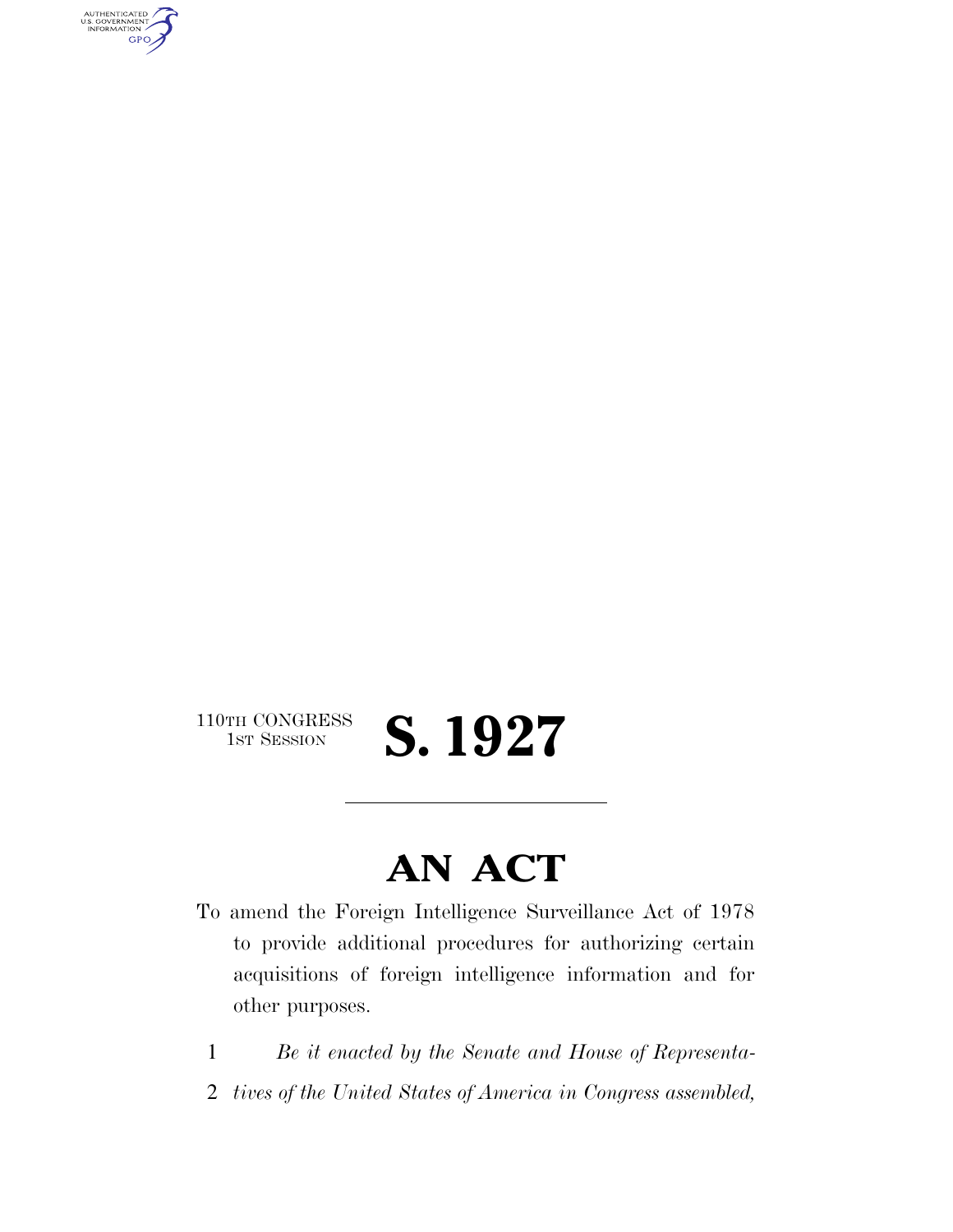#### **SECTION 1. SHORT TITLE.**

 This Act may be cited as the ''Protect America Act of 2007''.

 **SEC. 2. ADDITIONAL PROCEDURE FOR AUTHORIZING CER- TAIN ACQUISITIONS OF FOREIGN INTEL-LIGENCE INFORMATION.** 

 The Foreign Intelligence Surveillance Act of 1978 (50 U.S.C. 1801 et seq.) is amended by inserting after section 105 the following:

''CLARIFICATION OF ELECTRONIC SURVEILLANCE OF

11 PERSONS OUTSIDE THE UNITED STATES

 ''SEC. 105A. Nothing in the definition of electronic surveillance under section 101(f) shall be construed to en- compass surveillance directed at a person reasonably be-lieved to be located outside of the United States.

 ''ADDITIONAL PROCEDURE FOR AUTHORIZING CERTAIN ACQUISITIONS CONCERNING PERSONS LOCATED OUT-18 SIDE THE UNITED STATES

 ''SEC. 105B. (a) Notwithstanding any other law, the Director of National Intelligence and the Attorney Gen- eral, may for periods of up to one year authorize the acqui- sition of foreign intelligence information concerning per- sons reasonably believed to be outside the United States if the Director of National Intelligence and the Attorney General determine, based on the information provided to them, that—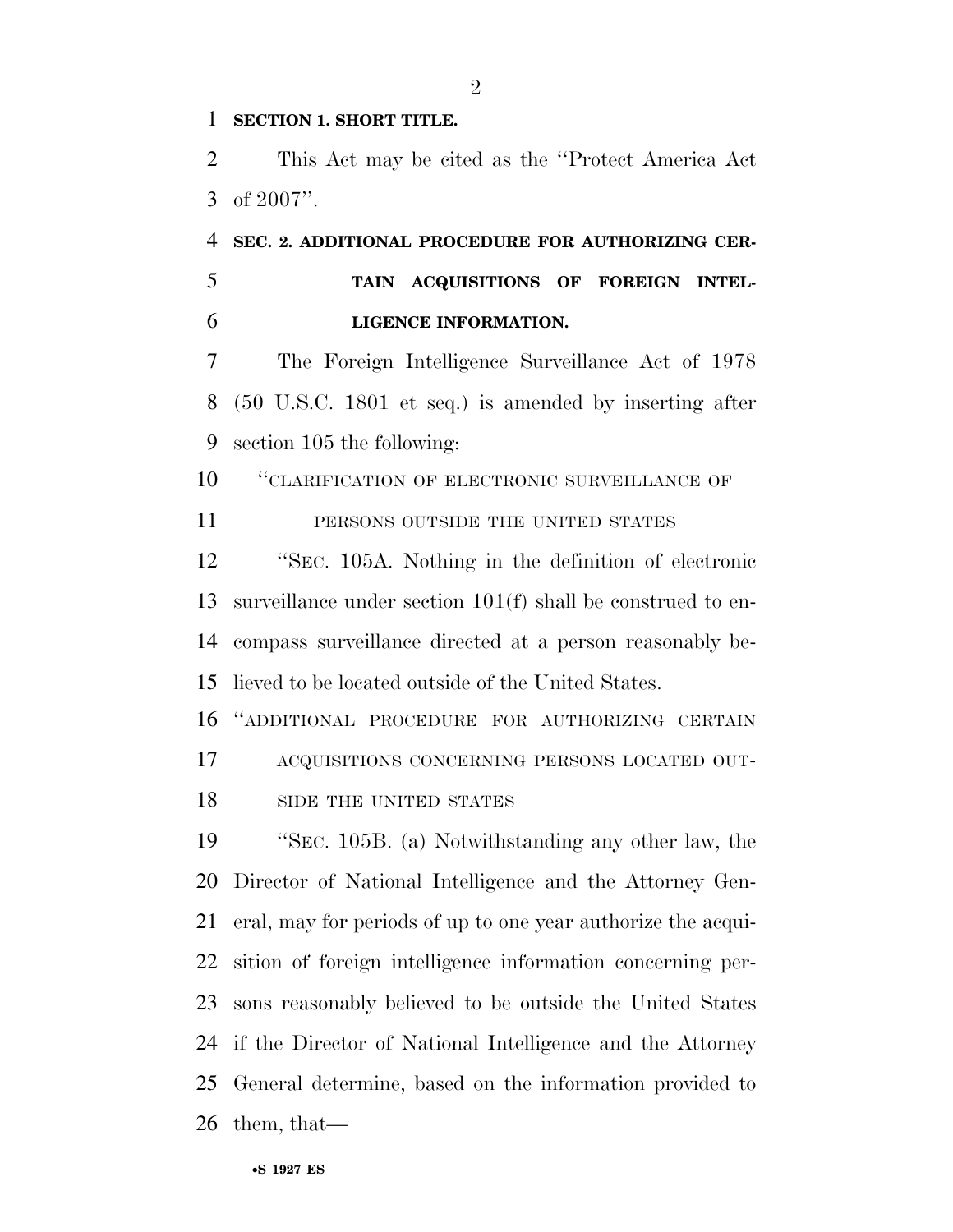| $\mathbf{1}$   | $\lq(1)$ there are reasonable procedures in place                |
|----------------|------------------------------------------------------------------|
| $\overline{2}$ | for determining that the acquisition of foreign intel-           |
| 3              | ligence information under this section concerns per-             |
| $\overline{4}$ | sons reasonably believed to be located outside the               |
| 5              | United States, and such procedures will be subject               |
| 6              | to review of the Court pursuant to section 105C of               |
| 7              | this Act;                                                        |
| 8              | $\cdot$ (2) the acquisition does not constitute elec-            |
| 9              | tronic surveillance;                                             |
| 10             | $\cdot\cdot\cdot(3)$ the acquisition involves obtaining the for- |
| 11             | eign intelligence information from or with the assist-           |
| 12             | ance of a communications service provider, custo-                |
| 13             | dian, or other person (including any officer, em-                |
| 14             | ployee, agent, or other specified person of such serv-           |
| 15             | ice provider, custodian, or other person) who has ac-            |
| 16             | cess to communications, either as they are trans-                |
| 17             | mitted or while they are stored, or equipment that               |
| 18             | is being or may be used to transmit or store such                |
| 19             | communications;                                                  |
| 20             | $\cdot$ (4) a significant purpose of the acquisition is          |
| 21             | to obtain foreign intelligence information; and                  |
| 22             | "(5) the minimization procedures to be used                      |
| 23             | with respect to such acquisition activity meet the               |
| 24             | definition of minimization procedures under section              |
| 25             | $101(h)$ .                                                       |
|                |                                                                  |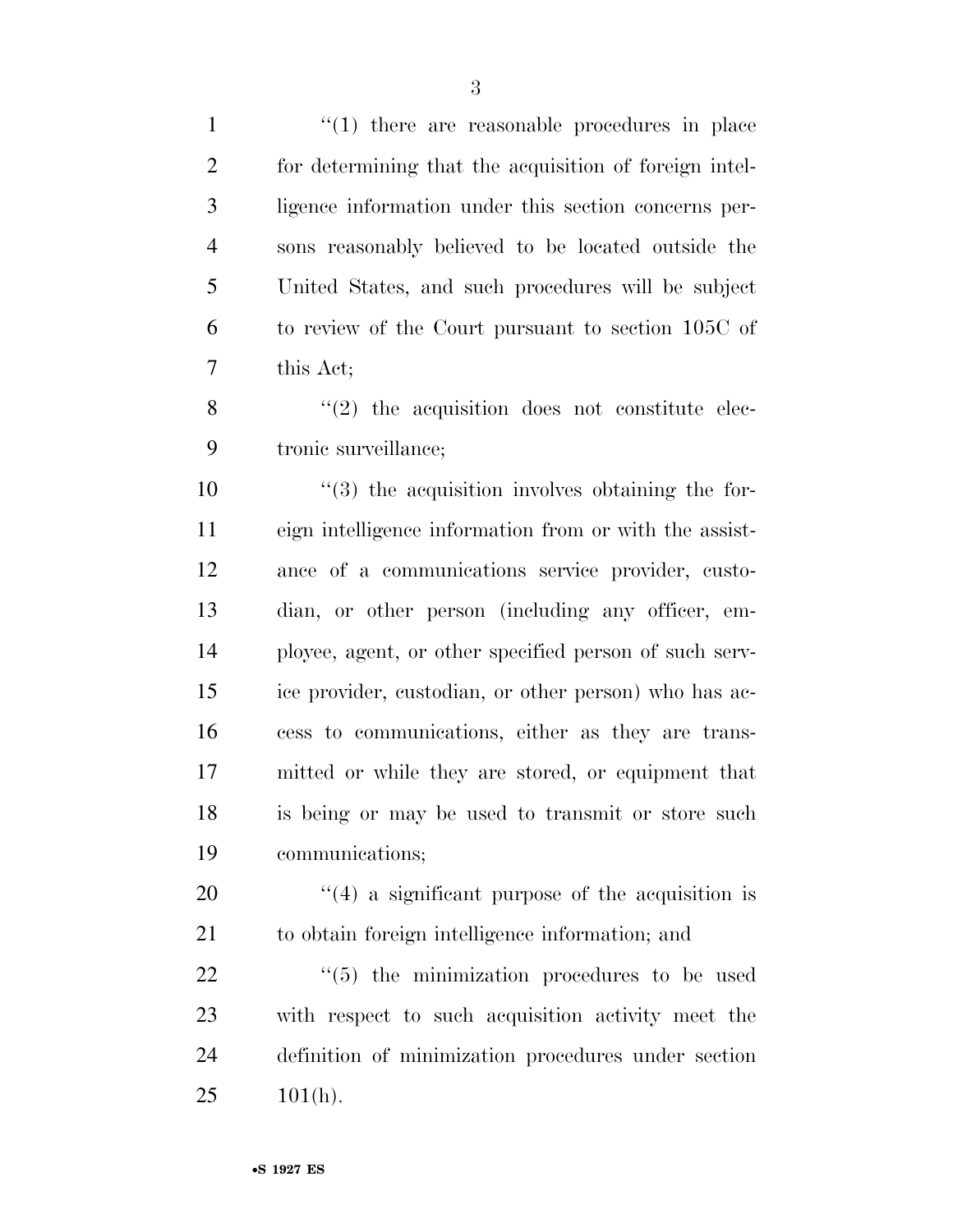''This determination shall be in the form of a written certification, under oath, supported as appropriate by affi- davit of appropriate officials in the national security field occupying positions appointed by the President, by and with the consent of the Senate, or the Head of any Agency of the Intelligence Community, unless immediate action by the Government is required and time does not permit the preparation of a certification. In such a case, the deter- mination of the Director of National Intelligence and the Attorney General shall be reduced to a certification as soon as possible but in no event more than 72 hours after the determination is made.

 ''(b) A certification under subsection (a) is not re- quired to identify the specific facilities, places, premises, or property at which the acquisition of foreign intelligence information will be directed.

 ''(c) The Attorney General shall transmit as soon as practicable under seal to the court established under sec- tion 103(a) a copy of a certification made under sub- section (a). Such certification shall be maintained under security measures established by the Chief Justice of the United States and the Attorney General, in consultation with the Director of National Intelligence, and shall re- main sealed unless the certification is necessary to deter-mine the legality of the acquisition under section 105B.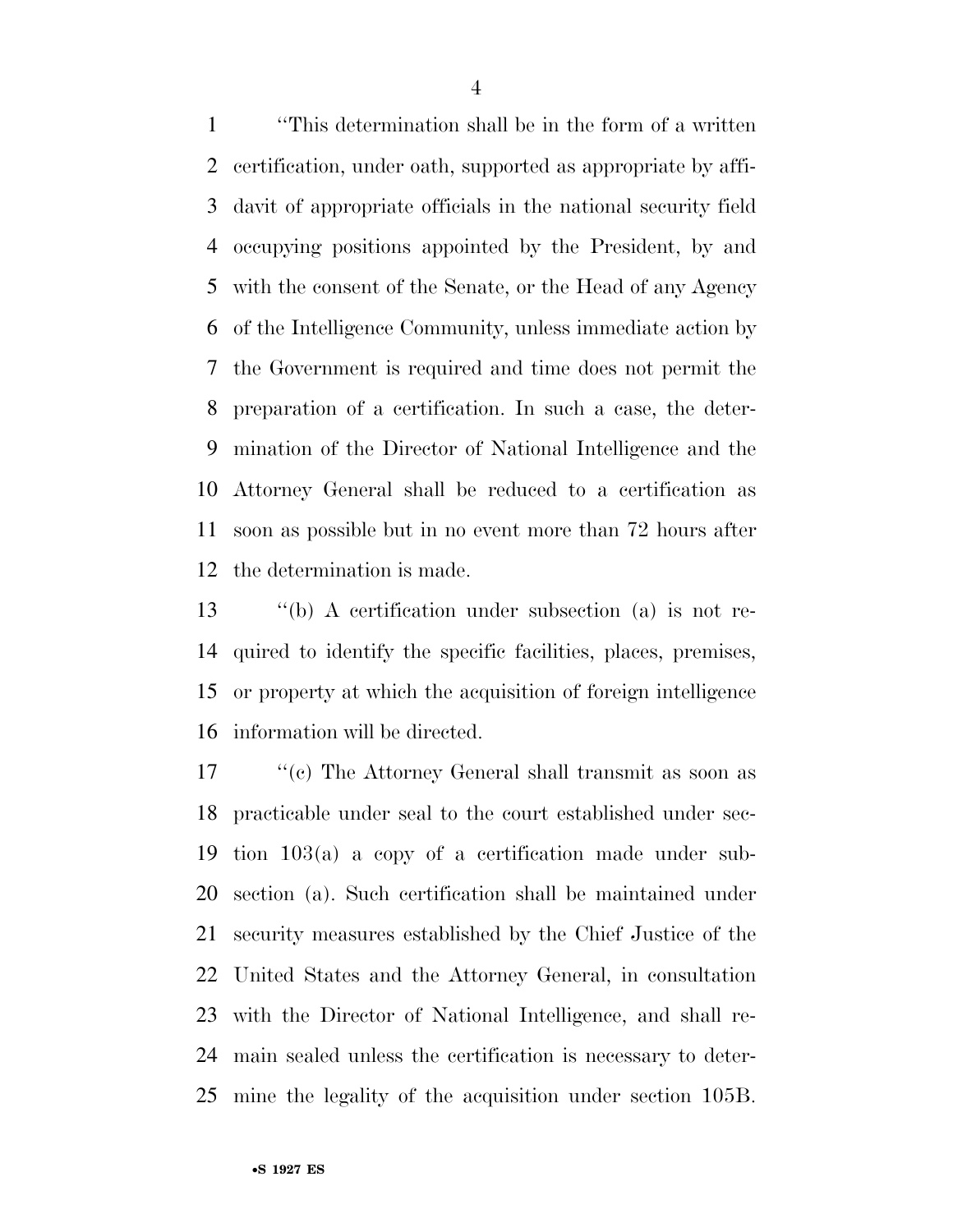''(d) An acquisition under this section may be con- ducted only in accordance with the certification of the Di- rector of National Intelligence and the Attorney General, or their oral instructions if time does not permit the prep- aration of a certification, and the minimization procedures adopted by the Attorney General. The Director of Na- tional Intelligence and the Attorney General shall assess compliance with such procedures and shall report such as- sessments to the Permanent Select Committee on Intel- ligence of the House of Representatives and the Select Committee on Intelligence of the Senate under section 108(a).

13 ''(e) With respect to an authorization of an acquisi- tion under section 105B, the Director of National Intel- ligence and Attorney General may direct a person to—  $\frac{1}{10}$  immediately provide the Government with all information, facilities, and assistance necessary to accomplish the acquisition in such a manner as will protect the secrecy of the acquisition and produce a minimum of interference with the services 21 that such person is providing to the target; and

 $\frac{1}{22}$  ''(2) maintain under security procedures ap- proved by the Attorney General and the Director of National Intelligence any records concerning the ac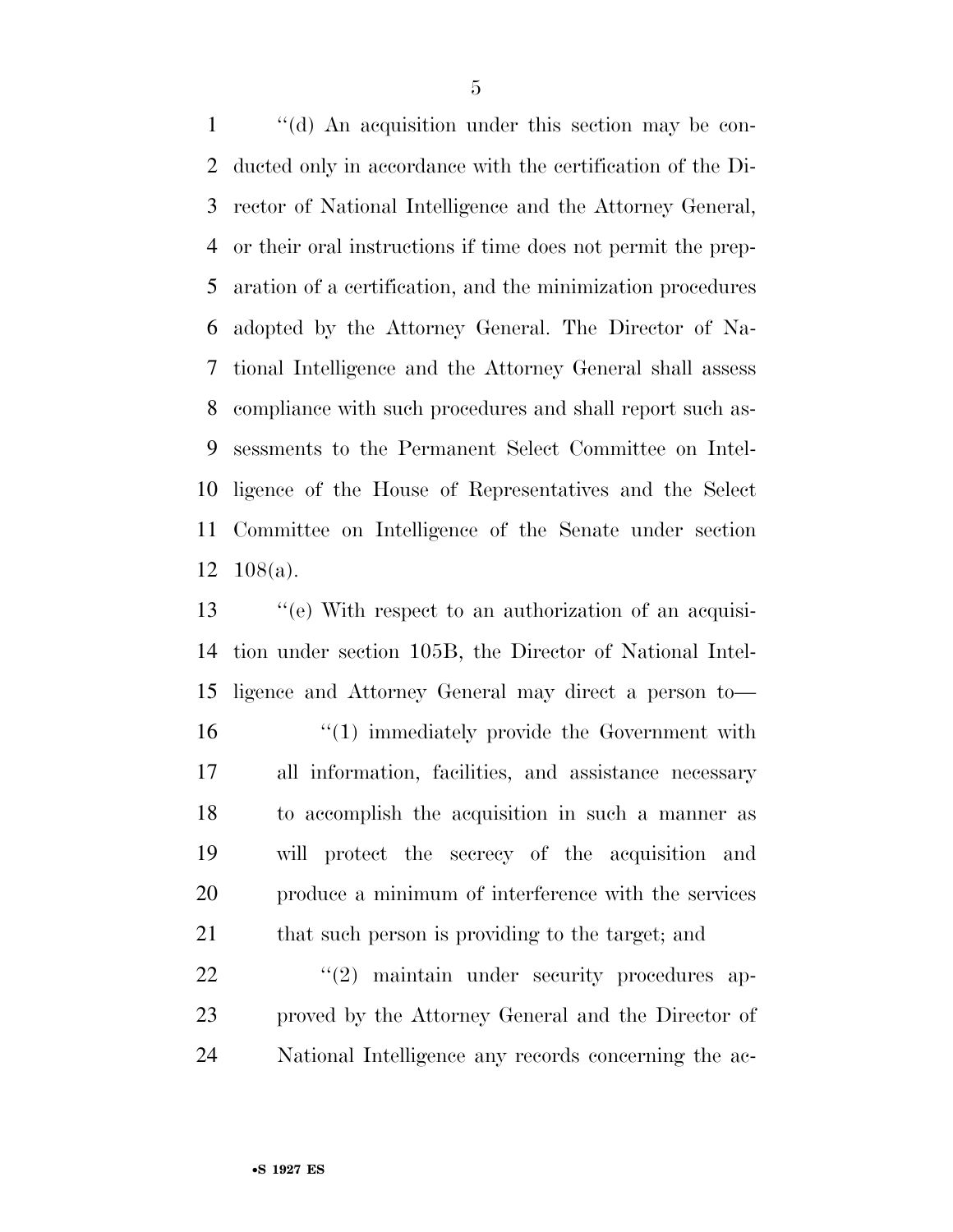quisition or the aid furnished that such person wish-es to maintain.

 ''(f) The Government shall compensate, at the pre- vailing rate, a person for providing information, facilities, or assistance pursuant to subsection (e).

 $\mathfrak{g}$   $\mathfrak{f}$   $\mathfrak{g}$  is the case of a failure to comply with a directive issued pursuant to subsection (e), the Attorney General may invoke the aid of the court established under section 103(a) to compel compliance with the directive. The court shall issue an order requiring the person to comply with the directive if it finds that the directive was issued in accordance with subsection (e) and is otherwise lawful. Failure to obey an order of the court may be punished by the court as contempt of court. Any process under this section may be served in any judicial district in which the person may be found.

 "(h)(1)(A) A person receiving a directive issued pur- suant to subsection (e) may challenge the legality of that directive by filing a petition with the pool established 20 under section  $103(e)(1)$ .

 $\langle$  (B) The presiding judge designated pursuant to sec- tion 103(b) shall assign a petition filed under subpara- graph (A) to one of the judges serving in the pool estab-24 lished by section  $103(e)(1)$ . Not later than 48 hours after the assignment of such petition, the assigned judge shall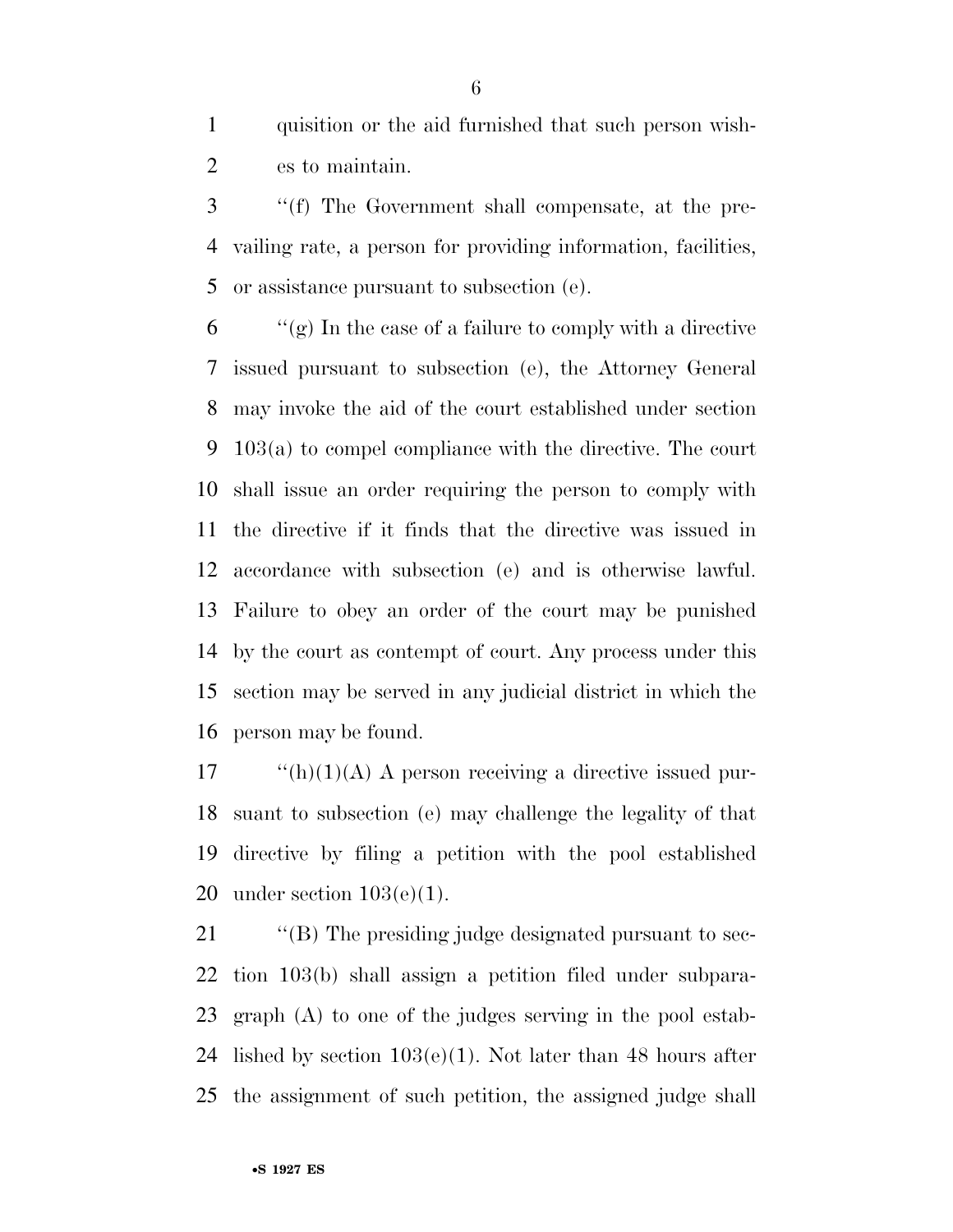conduct an initial review of the directive. If the assigned judge determines that the petition is frivolous, the as- signed judge shall immediately deny the petition and af- firm the directive or any part of the directive that is the subject of the petition. If the assigned judge determines the petition is not frivolous, the assigned judge shall, with- in 72 hours, consider the petition in accordance with the procedures established under section 103(e)(2) and pro- vide a written statement for the record of the reasons for any determination under this subsection.

 $\frac{1}{2}$  A judge considering a petition to modify or set aside a directive may grant such petition only if the judge finds that such directive does not meet the requirements of this section or is otherwise unlawful. If the judge does not modify or set aside the directive, the judge shall imme- diately affirm such directive, and order the recipient to comply with such directive.

18 ''(3) Any directive not explicitly modified or set aside under this subsection shall remain in full effect.

 $\cdot$  "(i) The Government or a person receiving a directive reviewed pursuant to subsection (h) may file a petition with the Court of Review established under section 103(b) for review of the decision issued pursuant to subsection (h) not later than 7 days after the issuance of such deci-sion. Such court of review shall have jurisdiction to con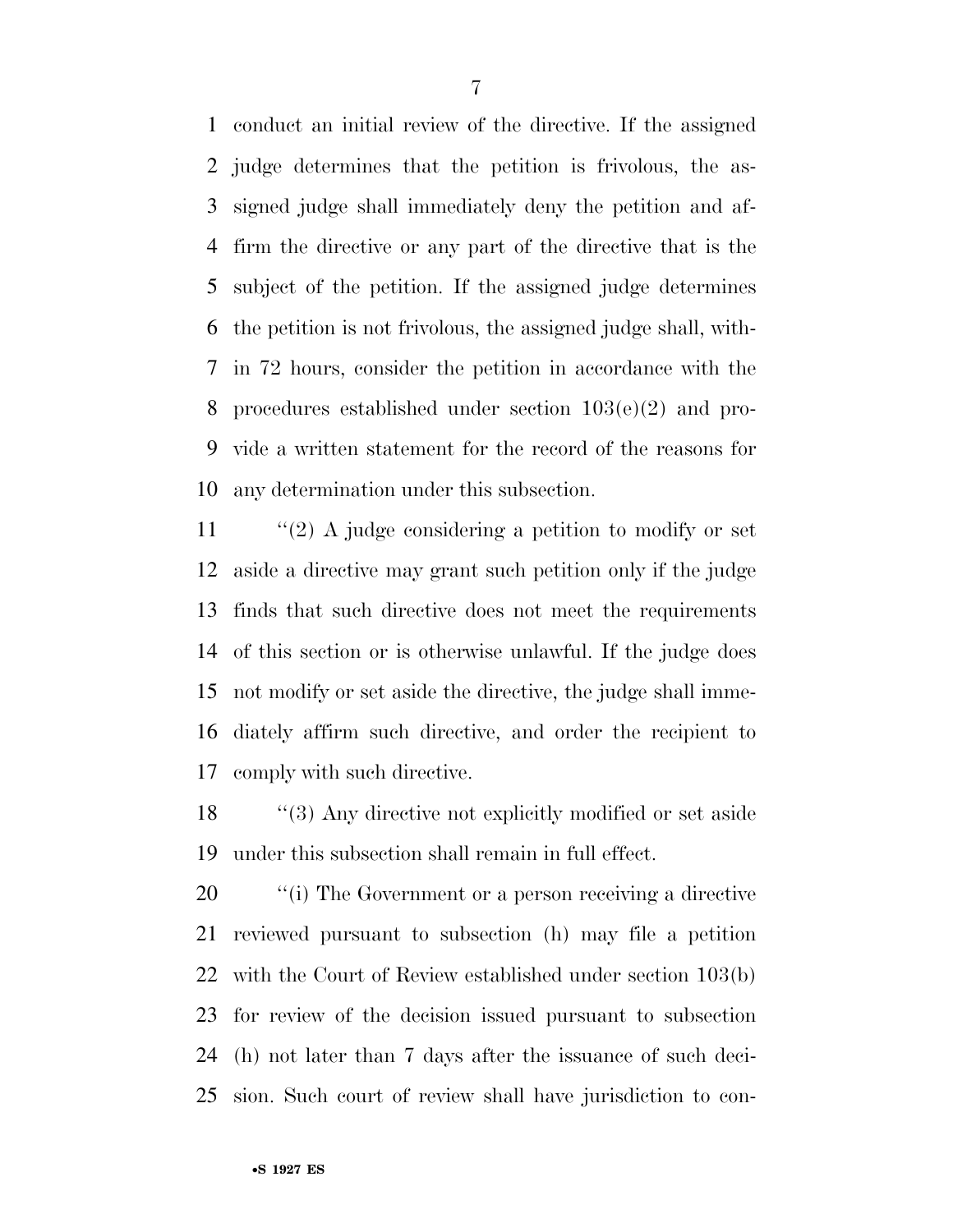sider such petitions and shall provide for the record a writ- ten statement of the reasons for its decision. On petition for a writ of certiorari by the Government or any person receiving such directive, the record shall be transmitted under seal to the Supreme Court, which shall have juris-diction to review such decision.

 ''(j) Judicial proceedings under this section shall be concluded as expeditiously as possible. The record of pro- ceedings, including petitions filed, orders granted, and statements of reasons for decision, shall be maintained under security measures established by the Chief Justice of the United States, in consultation with the Attorney General and the Director of National Intelligence.

 ''(k) All petitions under this section shall be filed under seal. In any proceedings under this section, the court shall, upon request of the Government, review ex parte and in camera any Government submission, or por- tions of a submission, which may include classified infor-mation.

 $\qquad$  "(1) Notwithstanding any other law, no cause of ac- tion shall lie in any court against any person for providing any information, facilities, or assistance in accordance with a directive under this section.

24  $\qquad$  "(m) A directive made or an order granted under this section shall be retained for a period of not less than 10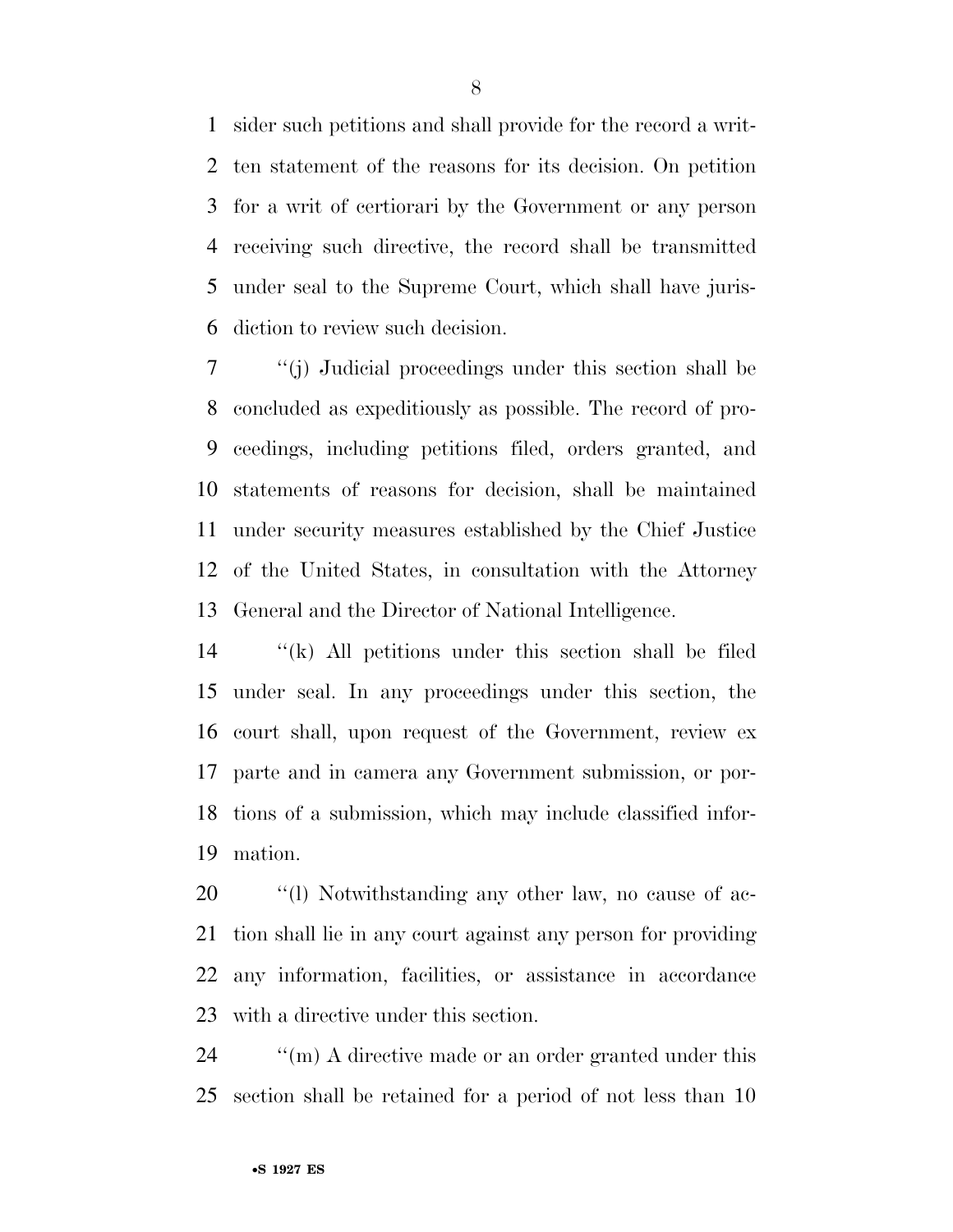years from the date on which such directive or such order is made.''.

## **SEC. 3. SUBMISSION TO COURT REVIEW AND ASSESSMENT OF PROCEDURES.**

 The Foreign Intelligence Surveillance Act of 1978 (50 U.S.C. 1801 et seq.) is amended by inserting after section 105B the following:

''SUBMISSION TO COURT REVIEW OF PROCEDURES

 ''SEC. 105C. (a) No later than 120 days after the effective date of this Act, the Attorney General shall sub- mit to the Court established under section 103(a), the pro- cedures by which the Government determines that acquisi- tions conducted pursuant to section 105B do not con- stitute electronic surveillance. The procedures submitted pursuant to this section shall be updated and submitted to the Court on an annual basis.

 ''(b) No later than 180 days after the effective date of this Act, the court established under section 103(a) shall assess the Government's determination under section  $105B(a)(1)$  that those procedures are reasonably designed to ensure that acquisitions conducted pursuant to section 105B do not constitute electronic surveillance. The court's review shall be limited to whether the Government's deter-mination is clearly erroneous.

•**S 1927 ES** ''(c) If the court concludes that the determination is not clearly erroneous, it shall enter an order approving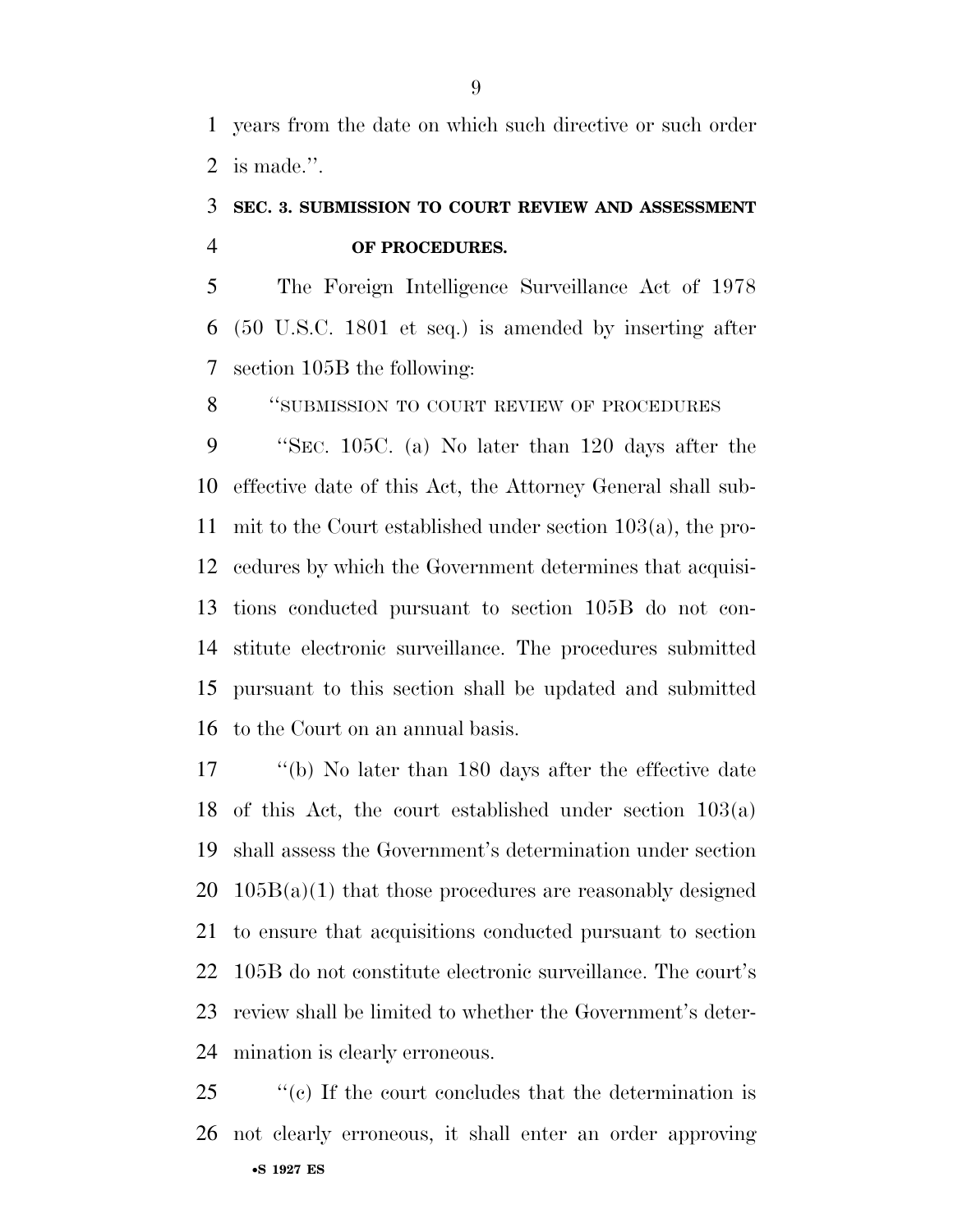the continued use of such procedures. If the court con- cludes that the determination is clearly erroneous, it shall issue an order directing the Government to submit new procedures within 30 days or cease any acquisitions under section 105B that are implicated by the court's order.

 ''(d) The Government may appeal any order issued under subsection (c) to the court established under section 103(b). If such court determines that the order was prop- erly entered, the court shall immediately provide for the record a written statement of each reason for its decision, and, on petition of the United States for a writ of certio- rari, the record shall be transmitted under seal to the Su- preme Court of the United States, which shall have juris- diction to review such decision. Any acquisitions affected by the order issued under subsection (c) of this section may continue during the pendency of any appeal, the pe- riod during which a petition for writ of certiorari may be pending, and any review by the Supreme Court of the United States.''.

#### **SEC. 4. REPORTING TO CONGRESS.**

 On a semi-annual basis the Attorney General shall inform the Select Committee on Intelligence of the Senate, the Permanent Select Committee on Intelligence of the House of Representatives, the Committee on the Judiciary of the Senate, and the Committee on the Judiciary of the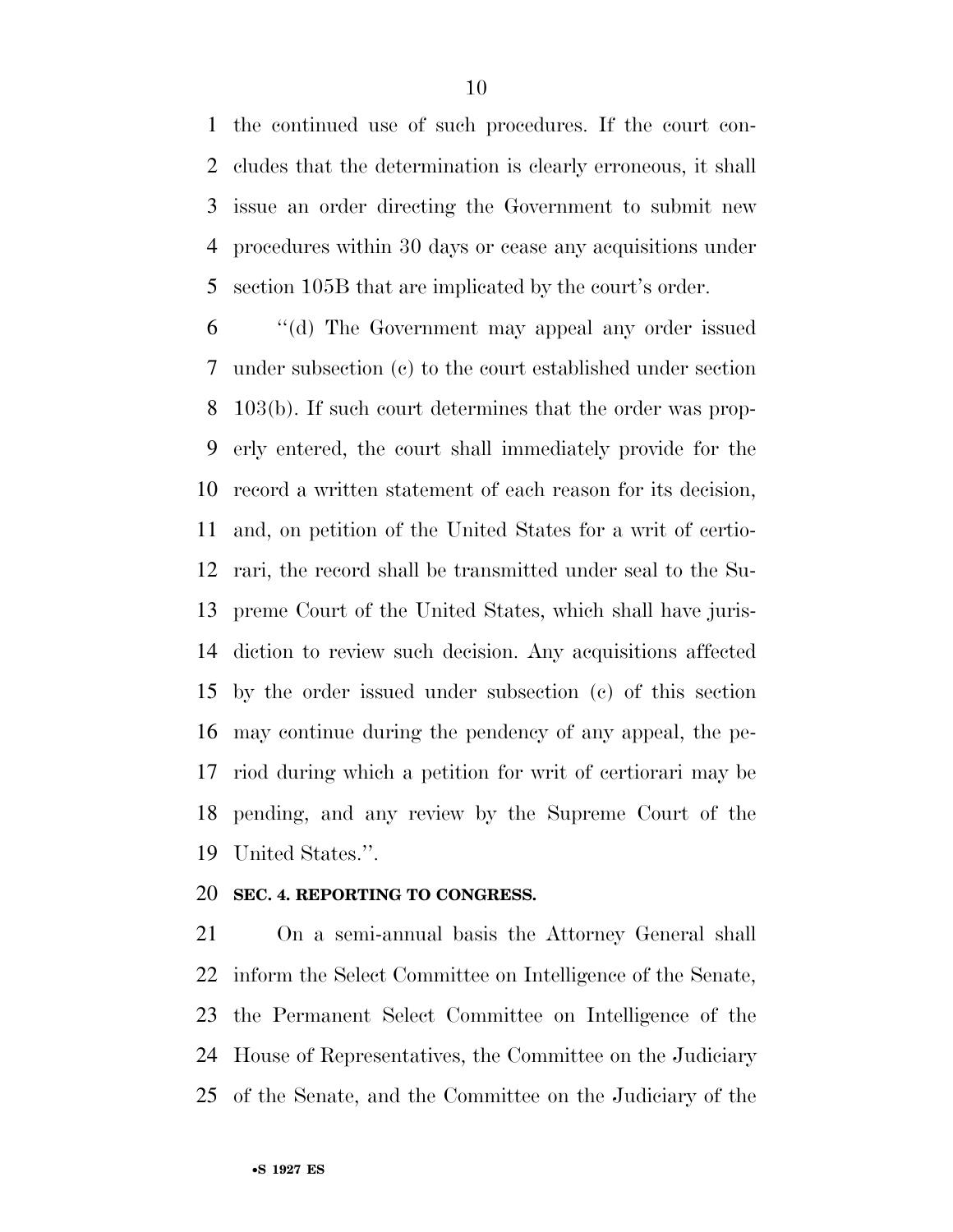| $\mathbf{1}$   | House of Representatives, concerning acquisitions under      |
|----------------|--------------------------------------------------------------|
| 2              | this section during the previous 6-month period. Each re-    |
| 3              | port made under this section shall include—                  |
| $\overline{4}$ | (1) a description of any incidents of non-compli-            |
| 5              | ance with a directive issued by the Attorney General         |
| 6              | and the Director of National Intelligence under sec-         |
| 7              | tion 105B, to include—                                       |
| 8              | (A) incidents of non-compliance by an ele-                   |
| 9              | ment of the Intelligence Community with guide-               |
| 10             | lines or procedures established for determining              |
| 11             | that the acquisition of foreign intelligence au-             |
| 12             | thorized by the Attorney General and Director                |
| 13             | of National Intelligence concerns persons rea-               |
| 14             | sonably to be outside the United States; and                 |
| 15             | (B) incidents of noncompliance by a speci-                   |
| 16             | fied person to whom the Attorney General and                 |
| 17             | Director of National Intelligence issue a direc-             |
| 18             | tive under this section; and                                 |
| 19             | $(2)$ the number of certifications and directives            |
| 20             | issued during the reporting period.                          |
| 21             | SEC. 5. TECHNICAL AMENDMENT AND CONFORMING                   |
| 22             | <b>AMENDMENTS.</b>                                           |
| 23             | (a) IN GENERAL.—Section $103(e)$ of the Foreign In-          |
| 24             | telligence Surveillance Act of $1978$ (50 U.S.C. $1803(e)$ ) |
| 25             | is amended—                                                  |
|                |                                                              |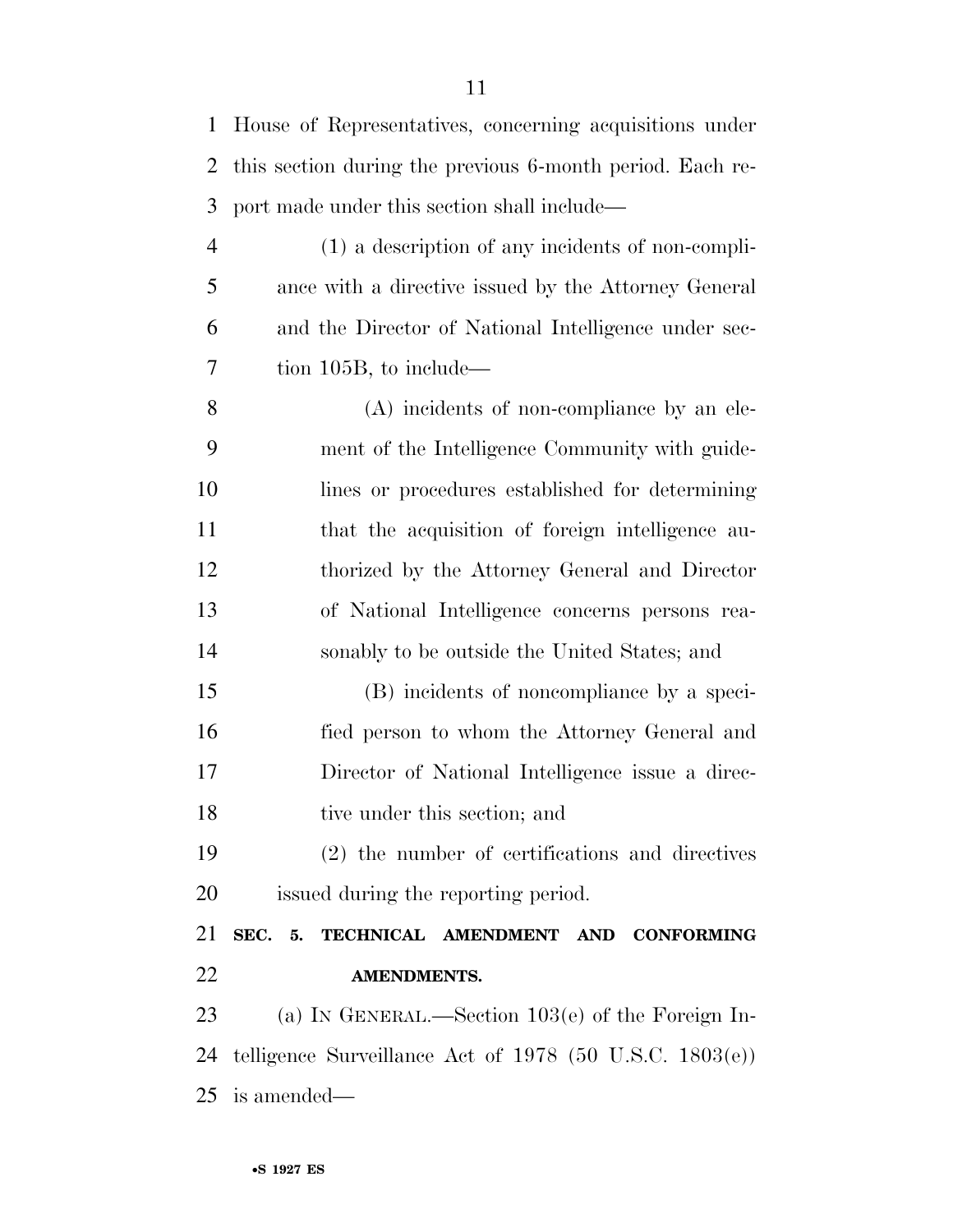1 (1) in paragraph (1), by striking " $501(f)(1)$ " 2 and inserting "105B(h) or  $501(f)(1)$ "; and 3 (2) in paragraph (2), by striking " $501(f)(1)$ " 4 and inserting "105B(h) or  $501(f)(1)$ ". (b) TABLE OF CONTENTS.—The table of contents in the first section of the Foreign Intelligence Surveillance Act of 1978 (50 U.S.C. 1801 et seq.) is amended by in- serting after the item relating to section 105 the following: ''105A. Clarification of electronic surveillance of persons outside the United States. ''105B. Additional procedure for authorizing certain acquisitions concerning persons located outside the United States. ''105C. Submission to court review of procedures.''.

### **SEC. 6. EFFECTIVE DATE; TRANSITION PROCEDURES.**

 (a) EFFECTIVE DATE.—Except as otherwise pro- vided, the amendments made by this Act shall take effect immediately after the date of the enactment of this Act. (b) TRANSITION PROCEDURES.—Notwithstanding any other provision of this Act, any order in effect on the date of enactment of this Act issued pursuant to the For- eign Intelligence Surveillance Act of 1978 (50 U.S.C. 1801 et seq.) shall remain in effect until the date of expi- ration of such order, and, at the request of the applicant, the court established under section 103(a) of such Act (50 U.S.C. 1803(a)) shall reauthorize such order as long as the facts and circumstances continue to justify issuance of such order under the provisions of the Foreign Intel-ligence Surveillance Act of 1978, as in effect on the day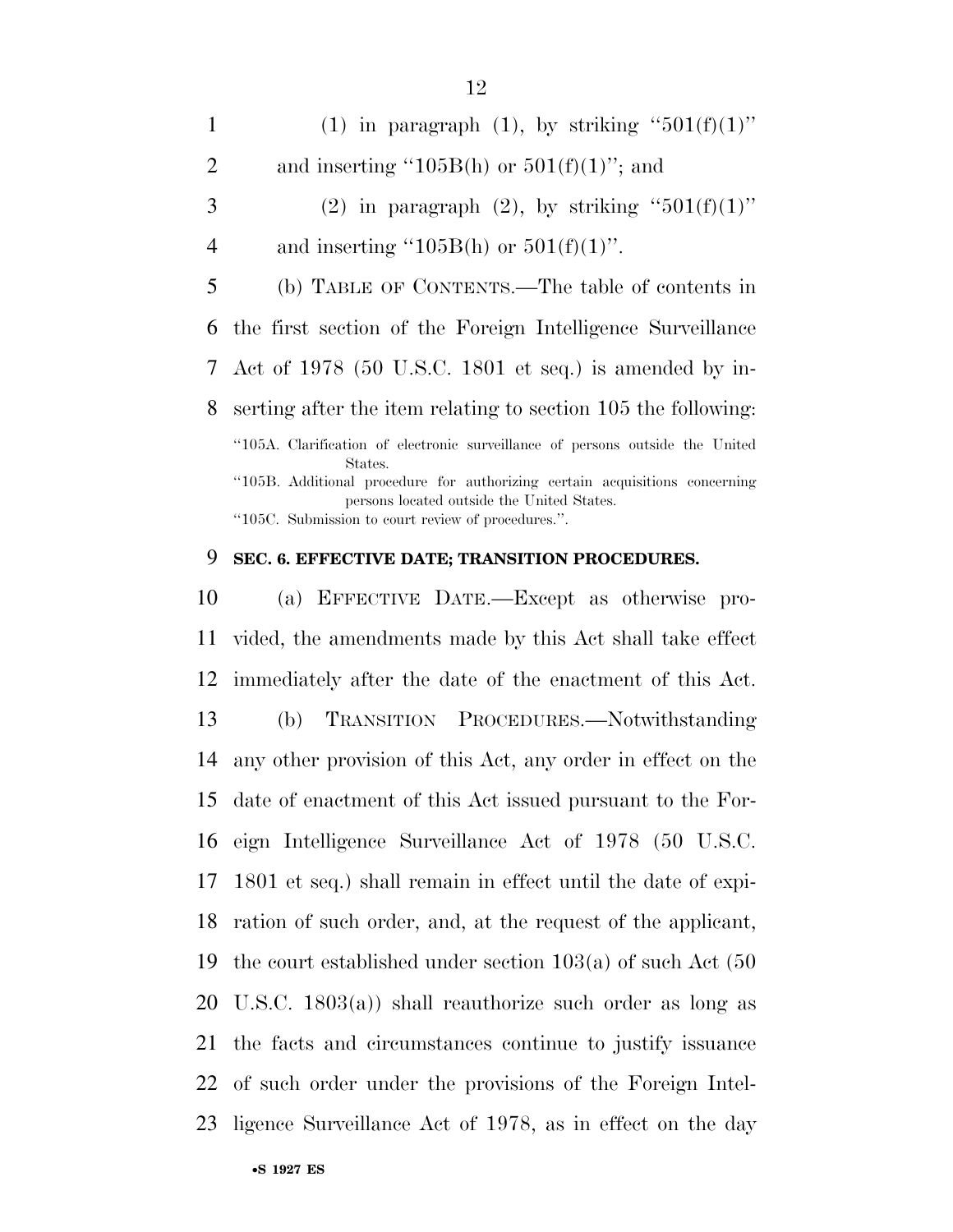before the applicable effective date of this Act. The Gov- ernment also may file new applications, and the court es- tablished under section 103(a) of the Foreign Intelligence Surveillance Act of 1978 (50 U.S.C. 1803(a)) shall enter orders granting such applications pursuant to such Act, as long as the application meets the requirements set forth under the provisions of such Act as in effect on the day before the effective date of this Act. At the request of the applicant, the court established under section 103(a) of the Foreign Intelligence Surveillance Act of 1978 (50 U.S.C. 1803(a)), shall extinguish any extant authorization to conduct electronic surveillance or physical search en- tered pursuant to such Act. Any surveillance conducted pursuant to an order entered under this subsection shall be subject to the provisions of the Foreign Intelligence Surveillance Act of 1978 (50 U.S.C. 1801 et seq.), as in effect on the day before the effective date of this Act.

 (c) SUNSET.—Except as provided in subsection (d), sections 2, 3, 4, and 5 of this Act, and the amendments made by this Act, shall cease to have effect 180 days after the date of the enactment of this Act.

 (d) AUTHORIZATIONS IN EFFECT.—Authorizations for the acquisition of foreign intelligence information pur- suant to the amendments made by this Act, and directives issued pursuant to such authorizations, shall remain in ef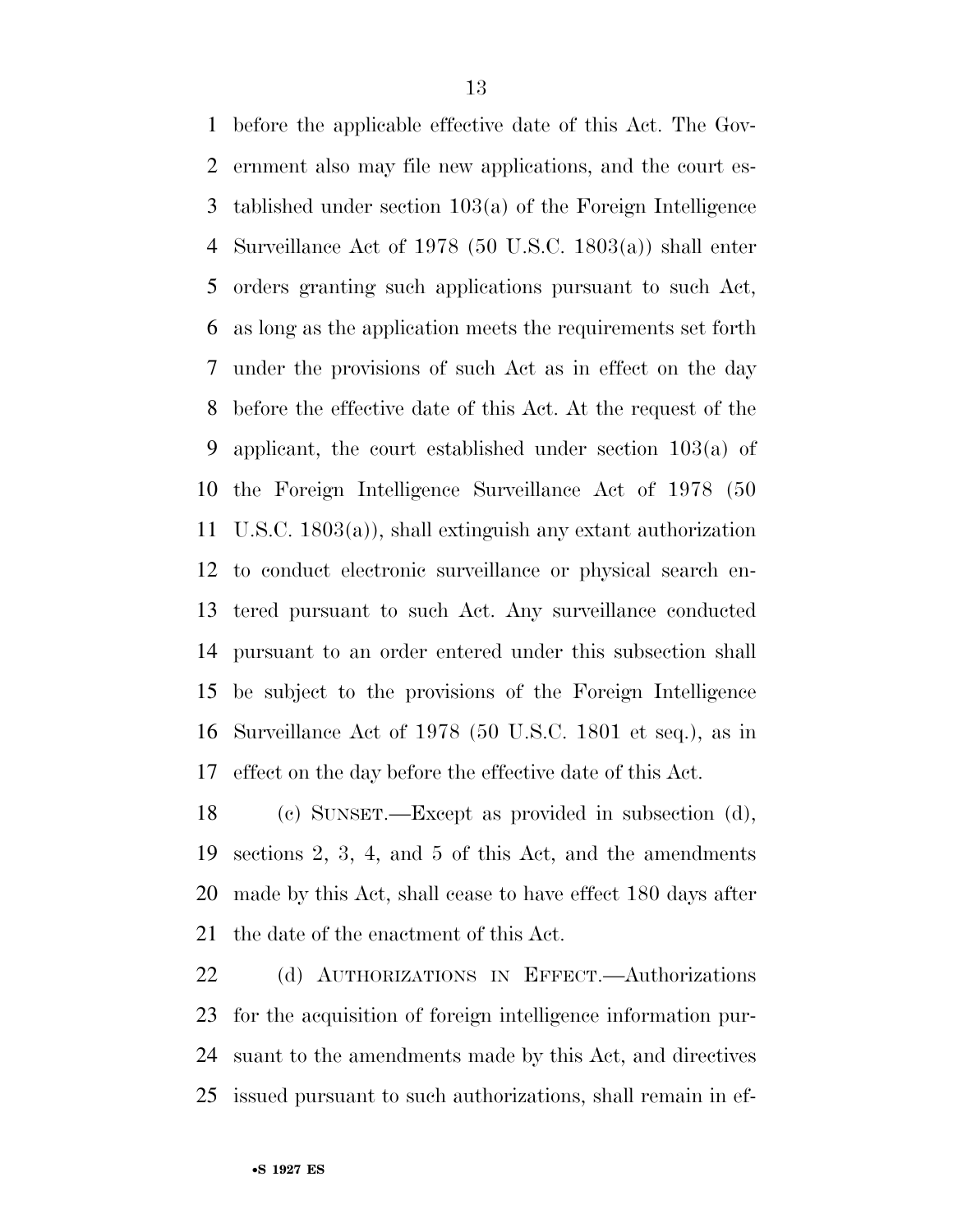fect until their expiration. Such acquisitions shall be gov- erned by the applicable provisions of such amendments and shall not be deemed to constitute electronic surveil- lance as that term is defined in section 101(f) of the For- eign Intelligence Surveillance Act of 1978 (50 U.S.C. 1801(f)).

Passed the Senate August 3, 2007.

Attest:

*Secretary.*